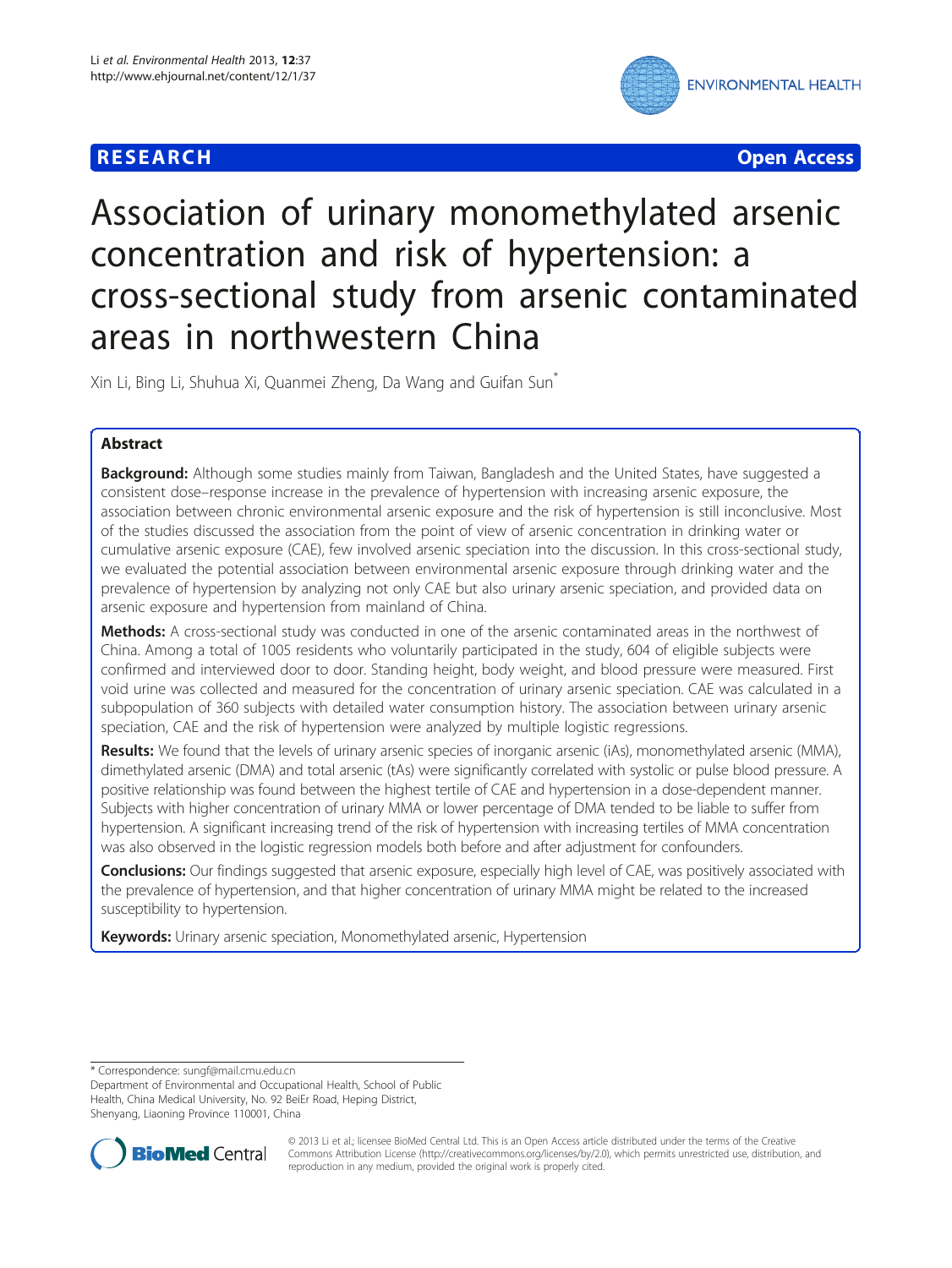# Background

Arsenic is a toxic metalloid element which is present in the air, water and soil in both organic and inorganic forms. The main source of environmental exposure to inorganic arsenic (iAs) in humans is drinking water. The World Health Organization (WHO) recently changed the acceptable level of arsenic in drinking water to 0.01 mg/L. However, many countries have kept the standard of 0.05 mg/L which was established in 1975. Among the environmental exposures, arsenic contaminated drinking water has been a major public health problem throughout the world [\[1](#page-7-0)[,2](#page-8-0)]. Millions of people around the world, such as Bangladesh, China, India, Cambodia, Argentina and Mexico, are being exposed to high level of arsenic through drinking water and facing serious health hazard of arsenicrelated diseases [[3\]](#page-8-0).

In human, iAs is mainly metabolized enzymatically and non-enzymatically in liver into monomethylated arsenic (MMA) and dimethylated arsenic (DMA), which are then rapidly excreted into the urine [[4,5](#page-8-0)]. Methylation was previously considered as a detoxification mechanism [[6](#page-8-0)], however, recent studies have identified that the intermediate metabolites of arsenic methylation, especially trivalent  $MMA$  ( $MMA$ <sup>III</sup>), are far more toxic than the inorganic arsenic compounds [\[7,8](#page-8-0)]. Urinary arsenic speciation of iAs, MMA, and DMA, is usually used as the indicator for arsenic metabolism [\[9](#page-8-0)].

The association between the increased prevalence of hypertension and the long-term arsenic exposure through drinking water was first reported among the residents living in the endemic arsenic poisoning villages of Taiwan in 1995 [\[10\]](#page-8-0). Then, epidemiological researches from Taiwan, Bangladesh and the United States continuously reported the evidences that individuals chronically exposed to arsenic through drinking water might be at higher risk of developing hypertension compared to people unexposed, and that the effects were dose-dependent [\[11](#page-8-0)-[14](#page-8-0)]. Recently, a Meta-analysis on the association between chronic arsenic exposure through drinking water and the prevalence of hypertension which included 8 relevant cross-sectional and cohort studies suggested that existing human data provided limited support for an association between arsenic and hypertension. It is still inconclusive although arsenic is possibly associated with hypertension [[15](#page-8-0)]. While another systematic review that evaluated the relationship between arsenic exposure and hypertension end points by Meta-analysis from 11 cross-sectional studies (including 2 studies not exposed to arsenic through drinking water) identified an association between arsenic exposure and the prevalence of hypertension, but found limited interpretations of a causal effect of environmental arsenic on hypertension [[16](#page-8-0)]. Due to the widespread arsenic exposure through drinking water in the world, even a small possible association between arsenic and

hypertension might lead to a large number of cases and heavy burden of diseases caused by hypertension. Apart from Taiwan, it is estimated that nearly millions of people are being exposed to high level of arsenic (beyond the national standard of 0.05 mg/L) through drinking water in the mainland of China, and tens of thousands of them are suffering from arsenic-related diseases [\[17](#page-8-0)]. However, data from China on the relationship between arsenic exposure through contaminated drinking water and hypertension is scarce. In this research, we conducted a cross-sectional study in a county of Shanxi province, one of the arsenic contaminated areas in China, to evaluate the potential association between environmental arsenic exposure through drinking water and the prevalence of hypertension by analyzing urinary arsenic speciation and cumulative arsenic exposure (CAE), with emphasis on the association between arsenic speciation and hypertension, which has been rarely discussed up to now.

# **Methods**

#### Study subjects

This study was conducted in Shanyin county of Shanxi province, one of the serious arsenic contaminated areas found in the 1980s, which locates in the northwest of China. Drinking water supply system in this region was dependent on tube wells. Arsenic concentration ranged from 0 to 0.65 mg/L according to the report of local public health government. Since northwest of China is a multinational area, only residents of Han nationality (accounts for 80 percent of the residents) were recruited so as to decrease the potential effects of gene polymorphism on the metabolism of arsenic methylation. Besides, residents living in the study county more than 10 years were considered as eligible subjects. Residents who took seafood in the past one week before the study were excluded. Among a total of 1005 residents who voluntarily participated in the study, 604 of eligible subjects were confirmed, and interviewed door to door. Standardized personal interview based on a structured questionnaire were carried out by well-trained interviewers. Information obtained from the interview included water consumption history, life style of cigarette smoking and alcohol consumption, medical history, family history of hypertension, diabetes, and other cardiovascular diseases, and other information such as socioeconomic status, demographic characteristics, and dietary habit. Comprehensive physical examination of residents recruited was completed by experienced physicians. Standing height and body weight were measured with a rigid vertical height measurement and a standard medical balance scale, with subjects not wearing shoes and in light clothes. Both interviewers and physicians were blind to the arsenic concentration to which subjects were exposed until all the interviews and physical examinations were completed.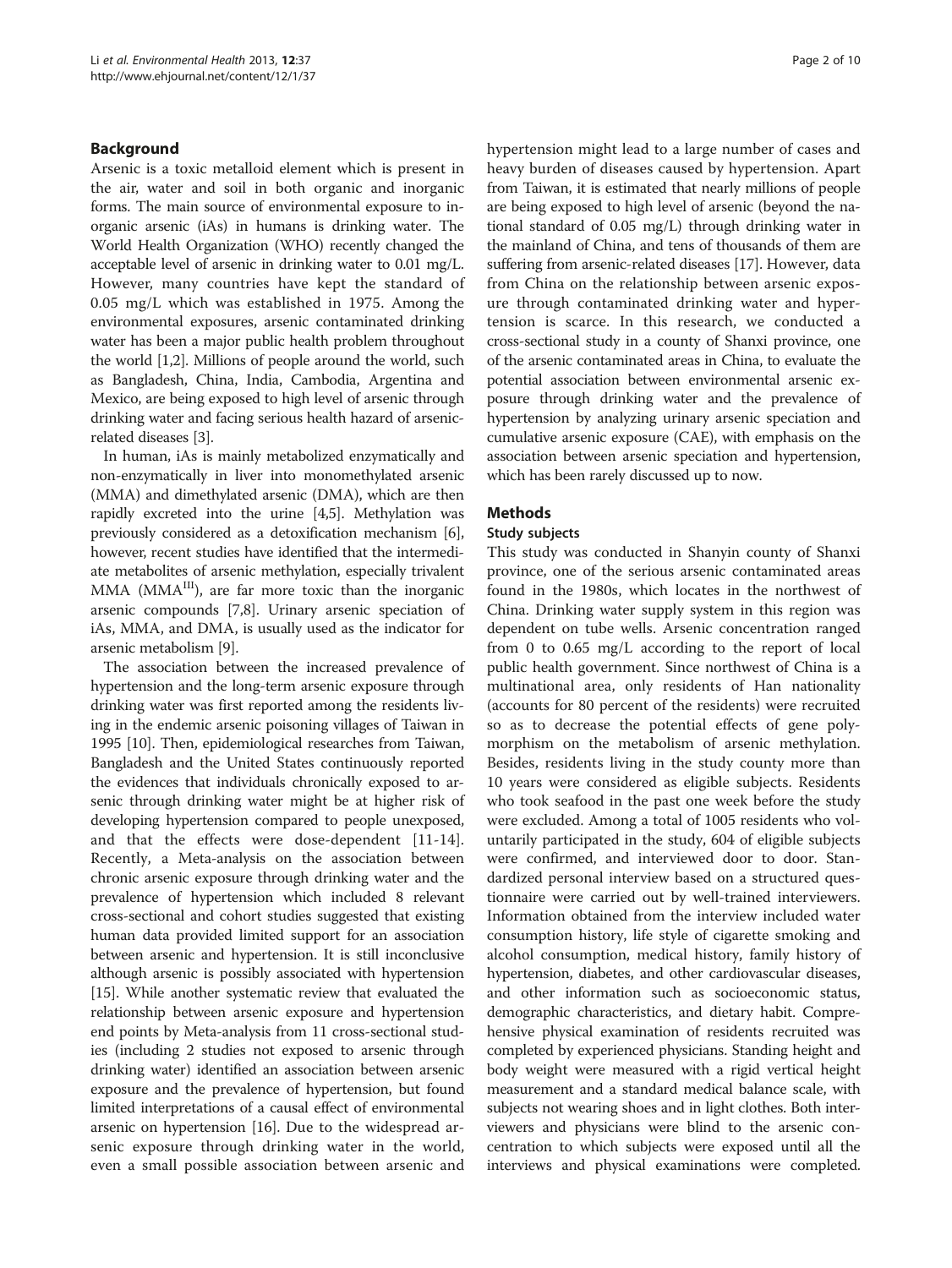This study was approved by the institutional committee of China Medical University, and followed by the procedures of the institutional guidelines. All of the residents who participated in the study read and signed informed consent.

# Blood pressure measurements and diagnosis of hypertension

According to the protocol recommended by the WHO [[18\]](#page-8-0), blood pressure was measured three times with a mercury sphygmomanometer in sitting position after rest and relaxation for at least 15 minutes. Systolic blood pressure and diastolic blood pressure were defined at the first and fifth KorotKoff sounds, respectively. The lowest value was taken as the proper value for this study. Subjects who were found with elevated blood pressure were rechecked for another two measurements a few days later to validate the finding of hypertension (once per visit). Hypertension was defined in this study as a systolic blood pressure  $\geq 140$  mm Hg, a diastolic blood pressure  $\geq 90$  mm Hg, or a history of hypertension under regular treatment with antihypertensive agents.

## Arsenic exposure measurements

Among the total 604 eligible subjects, 360 subjects provided detailed residential history and arsenic concentration in the wells which they used in each of the residential duration. Since arsenic concentration was detected and reported to the family by the local public health government, it was considered as reliable in this study. CAE was calculated for each subject in the subpopulation with detailed water consumption history ( $n = 360$ ). CAE in mg/L-year was defined as  $\Sigma$ (Ci×Di), where Ci is the arsenic concentration in mg/L in the tube wells which the subjects used in that residential duration, and Di in years is the duration of water consumption. CAE was not calculated in 244 out of the 604 subjects due to unclear arsenic concentration or obscure memories of the residential history.

#### Urine collection and arsenic speciation measurements

The midstream of the first void urine was collected, kept on ice, immediately transferred to Centre for Disease Control and Prevention of Shanyin County, and stored at -20 centigrade. Samples then were transported on dry ice to the Laboratory of Arsenic Analysis in China Medical University, stored at -80 centigrade, and finally measured for urinary arsenic speciation within 3 months.

Measurement of arsenic speciation was performed as described previously [[19](#page-8-0)]. Briefly, 1ml urine was digested with 2 M NaOH at 95 centigrade for 3 hours. The samples were stirred with a magnetic stirrer once every 30 minutes. Then the treated samples were diluted to 10 ml. iAs, MMA and DMA were measured by atomic absorption

spectrophotometer (AA6800, Shimadzu, Japan) with an arsenic speciation pretreatment system (ASA-2SP, Shimadzu, Japan). Aliquot samples were used for each assay. Arsenic speciation was based on the well-established hydride generation of volatile arsines, followed by cryogenic separation in liquid nitrogen. The detection limit of each of the three arsenicals (iAs, MMA, DMA) was 1 ng, and the coefficient of variation was < 5%. The standard reference materials used were iAs standard of 1000 mg/L from the National Center for Standard Reference Materials (Beijing, China) and a mixed arsenic standard of 1000 mg/L MMA and DMA (Tri Chemical Laboratories Inc., Yamanashi, Japan). Quality control for arsenic measurement included the analysis of standard reference material of freeze-dried urine for toxic metals (SRM2670, National Institute of Standards and Technology [NIST], Gaithersburg, MD, USA). The NIST-certified concentration value for arsenic was  $480 \pm 100 \text{ µg/L}$ . The value measured in our laboratory was  $474 \pm 20 \mu g/L$ . The value of each arsenic species was finally adjusted by the concentration of urinary creatinine (Cr). Total arsenic (tAs) concentration was calculated by summing the concentration of iAs, MMA and DMA. Urinary arsenic speciation was represented by urinary arsenic species (concentration of iAs, MMA, DMA and tAs in μg/g Cr) and urinary arsenic percentage (proportions of iAs, MMA and DMA, i.e. iAs%, MMA% and DMA%).

# Statistical analysis

Data analysis was carried out by SPSS software (version 13.0, SPSS Inc., Chicago, IL, USA). The differences of the categorical variables (gender, cigarette smoking and alcohol consumption) and continuous variables (age, body mass index (BMI), urinary arsenic species and percentage) of the subjects between cases with and without hypertension were analyzed by chi square test and Student's  $t$  test, respectively. The relationship between urinary arsenic and blood pressure was analyzed by the Pearson correlation and partial correlation analysis. The associations between urinary arsenic speciation and hypertension, CAE and hypertension were analyzed by multiple logistic regression to estimate the multivariate adjusted odds ratios (OR) and 95% confidence intervals (CI) for hypertension risk.

# Results

#### Characteristics of the study population

Totally, 604 subjects including 255 males and 349 females were included in this study. Characteristics of subjects with and without hypertension with regard to gender, cigarette smoking, alcohol consumption, age, BMI and urinary arsenic speciation were listed in Table [1](#page-3-0). There were no differences between cases with and without hypertension in the distribution of gender, cigarette smoking and alcohol consumption. The average age, BMI, and urinary arsenic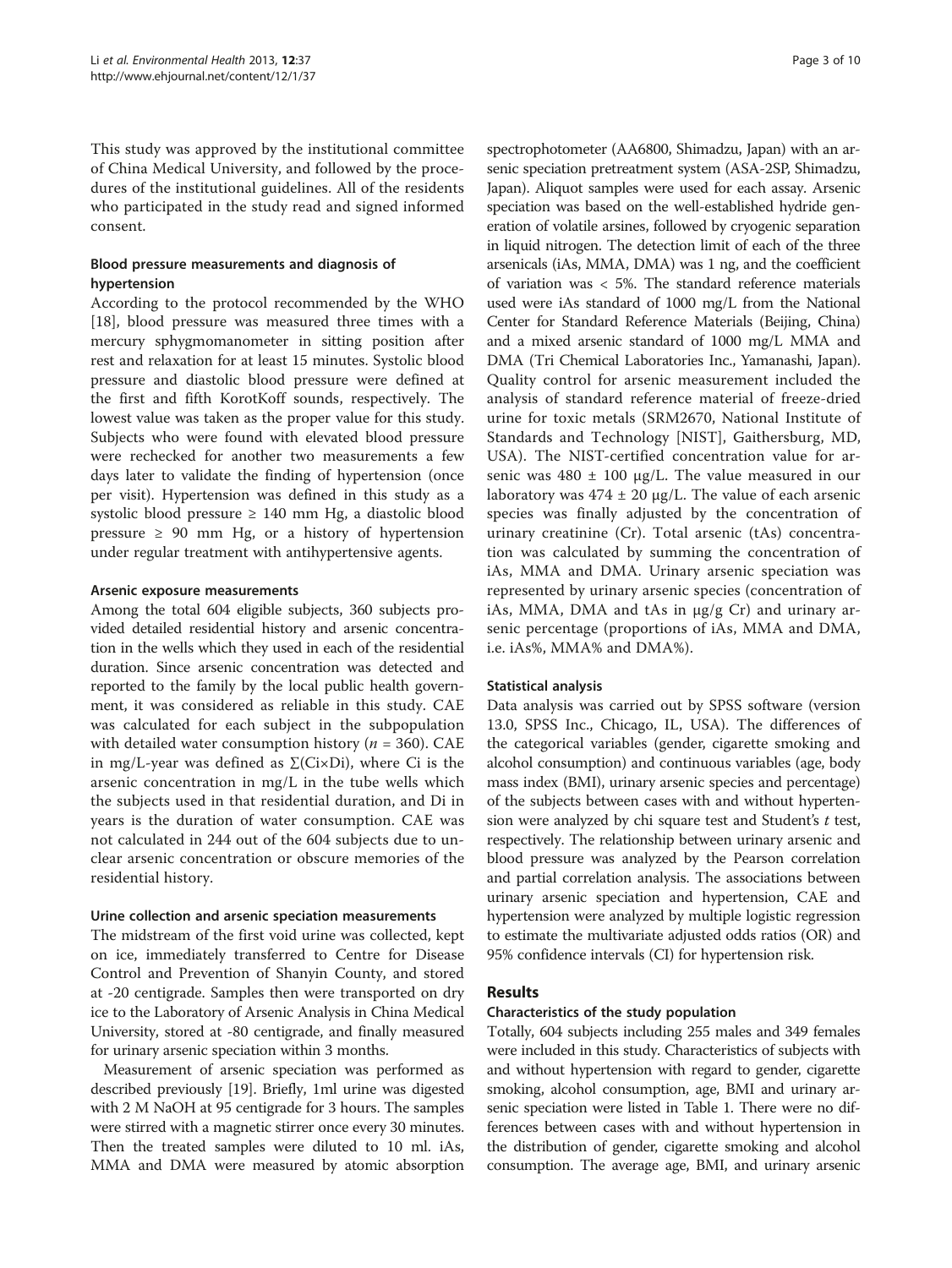| <b>Characteristics</b>                               | Hypertension            | <i>p</i> -value         |         |
|------------------------------------------------------|-------------------------|-------------------------|---------|
|                                                      | <b>No</b>               | Yes                     |         |
| n                                                    | 436                     | 168                     |         |
| Gender <sup>a</sup>                                  |                         |                         |         |
| Male                                                 | 182 (41.7%)             | 73 (43.5%)              | 0.703   |
| Female                                               | 254 (58.3%)             | 95 (56.5%)              |         |
| Cigarette smoking <sup>a</sup>                       |                         |                         |         |
| Never                                                | 293 (67.2%)             | 119 (70.8%)             | 0.390   |
| Current or former                                    | 143 (32.8%)             | 49 (29.2%)              |         |
| Alcohol consumption <sup>a</sup>                     |                         |                         |         |
| Never                                                | 336 (77.1%)             | 127 (75.6%)             | 0.702   |
| Current or former                                    | 100 (22.9%)             | 41 (24.4%)              |         |
| $Age^{\circ}$                                        | 46.37 (13.39)           | 57.58 (12.05)           | < 0.001 |
| $BMl(kg/m^2)^b$                                      | 22.53 (3.19)            | 24.65(3.89)             | < 0.001 |
| Urinary arsenic species ( $\mu$ g/g Cr) <sup>c</sup> |                         |                         |         |
| iAs                                                  | 12.83 (10.96, 15.02)    | 17.11 (13.44, 21.79)    | 0.050   |
| <b>MMA</b>                                           | 17.35 (15.33, 19.62)    | 23.75 (19.33, 29.18)    | 0.009   |
| <b>DMA</b>                                           | 94.17 (85.50, 103.70)   | 123.95 (105.26, 145.96) | 0.004   |
| tAs                                                  | 135.59 (123.03, 149.43) | 178.33 (151.43, 210.01) | 0.004   |
| Urinary arsenic percentage (%) <sup>c</sup>          |                         |                         |         |
| iAs                                                  | 9.46 (8.62, 10.39)      | 9.60 (8.28, 11.12)      | 0.876   |
| <b>MMA</b>                                           | 12.79 (12.06, 13.57)    | 13.32 (12.20, 14.55)    | 0.468   |
| <b>DMA</b>                                           | 69.45 (67.52, 71.43)    | 69.51 (67.10, 72.00)    | 0.974   |

# <span id="page-3-0"></span>Table 1 Characteristics of subjects with or without hypertension with regard to gender, cigarette smoking, alcohol consumption, age, BMI and urinary arsenic speciation

 $\frac{a}{a}$  Values are number (%).

<sup>b</sup> Values are mean (standard deviation).

<sup>c</sup> Values are geometric mean (95% confidence interval).

species of iAs, MMA, DMA and tAs of subjects with hypertension were significantly higher than those of the non-hypertension subjects, whereas urinary arsenic percentages of iAs, MMA and DMA were not significantly different between cases with and without hypertension.

Relationship between urinary arsenic and blood pressure As shown in Table 2, urinary arsenic species of MMA, DMA and tAs were positively correlated with systolic or pulse blood pressure with significant Pearson correlation coefficients. A significant positive correlation was also

| Table 2 Correlations between urinary arsenic and blood pressure by bivariate correlation analysis |  |  |
|---------------------------------------------------------------------------------------------------|--|--|
|---------------------------------------------------------------------------------------------------|--|--|

|                            | Systolic blood pressure                   |                 | Diastolic blood pressure                  |                 | Pulse blood pressure                      |                 |
|----------------------------|-------------------------------------------|-----------------|-------------------------------------------|-----------------|-------------------------------------------|-----------------|
|                            | <b>Pearson correlation</b><br>coefficient | <i>p</i> -value | <b>Pearson correlation</b><br>coefficient | <i>p</i> -value | <b>Pearson correlation</b><br>coefficient | <i>p</i> -value |
| Urinary arsenic species    |                                           |                 |                                           |                 |                                           |                 |
| iAs $(\mu q/q Cr)$         | 0.078                                     | 0.056           | $-0.015$                                  | 0.706           | 0.130                                     | 0.001           |
| MMA (µg/g Cr)              | 0.128                                     | 0.002           | 0.016                                     | 0.689           | 0.177                                     | 0.000           |
| DMA (µq/q Cr)              | 0.157                                     | 0.000           | 0.034                                     | 0.400           | 0.204                                     | 0.000           |
| tAs ( $\mu$ g/g Cr)        | 0.152                                     | 0.000           | 0.027                                     | 0.510           | 0.203                                     | 0.000           |
| Urinary arsenic percentage |                                           |                 |                                           |                 |                                           |                 |
| $iAs(\%)$                  | $-0.032$                                  | 0.436           | $-0.054$                                  | 0.182           | 0.002                                     | 0.971           |
| MMA(%)                     | 0.017                                     | 0.673           | $-0.011$                                  | 0.793           | 0.035                                     | 0.391           |
| $DMA(\%)$                  | 0.016                                     | 0.699           | 0.027                                     | 0.507           | $-0.001$                                  | 0.979           |

Data were based on log-transformed values.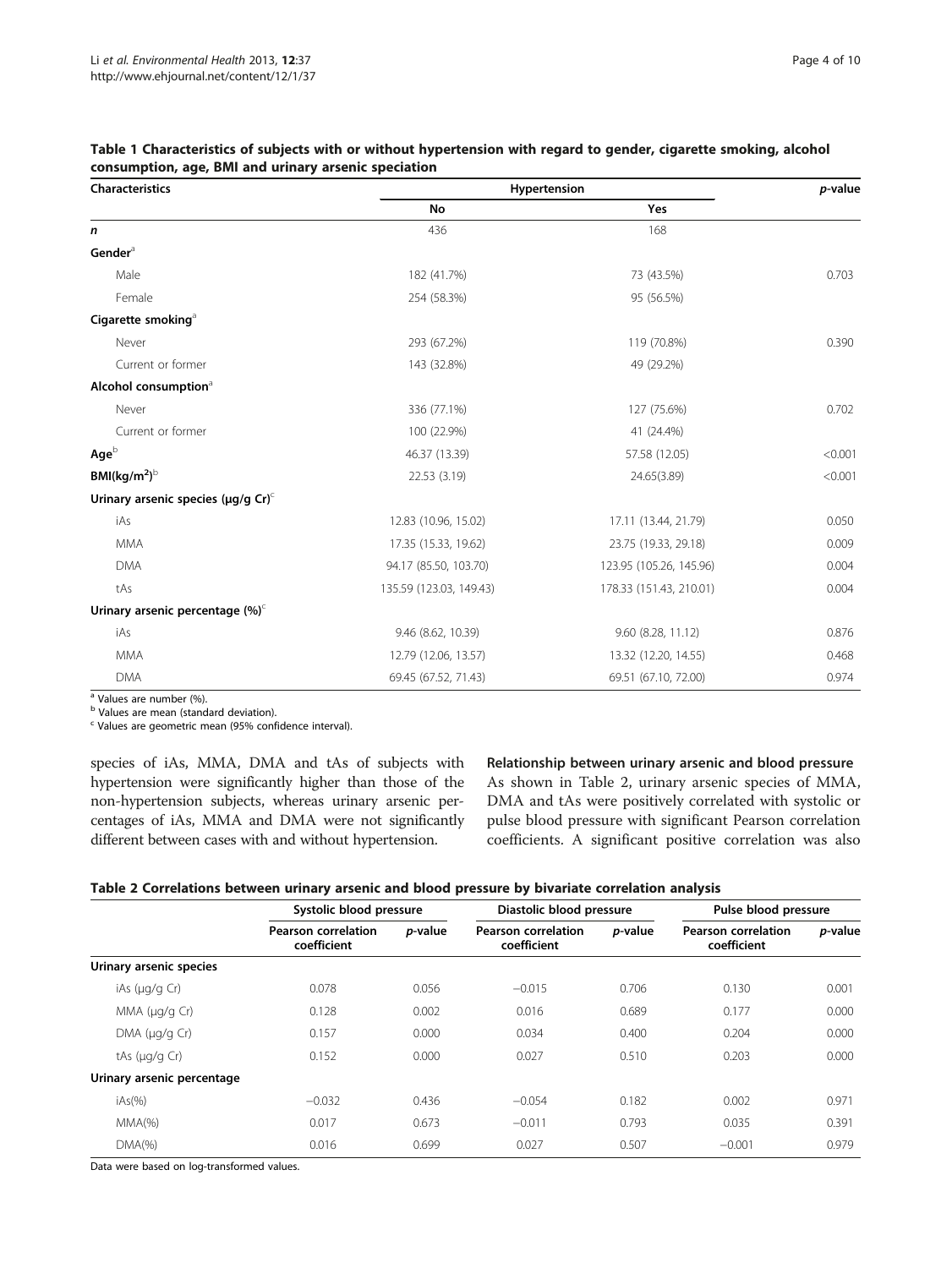found between urinary arsenic specie of iAs and pulse blood pressure. No significant correlations were found between urinary arsenic species and diastolic blood pressure. Moreover, there were no significant correlations between urinary arsenic percentage and blood pressure (Table [2\)](#page-3-0). After the adjustment for the variables of gender, age, cigarette smoking, alcohol consumption and BMI by partial correlation analysis, the results were similar with those of the Pearson correlation analysis as shown in Table 3. Urinary arsenic species of iAs, MMA, DMA and tAs were significantly correlated with the level of systolic or pulse blood pressure, while no significant correlations were found between urinary arsenic species and diastolic blood pressure, and between urinary arsenic percentage and blood pressure.

It is obvious that the more consumption of arseniccontaminated water, the higher levels of urinary arsenic species. The findings of the correlations between urinary arsenic and blood pressure, together with the evidence that subjects with hypertension had significantly higher levels of urinary arsenic species of iAs, MMA, DMA and tAs than those without hypertension (Table [1\)](#page-3-0) indicated that higher levels of urinary arsenic species might be associated with the elevated blood pressure, especially systolic and pulse blood pressure.

# Association between urinary arsenic speciation and the risk of hypertension

The results of the association between urinary arsenic speciation and hypertension by multiple logistic regression analysis were listed in Table [4](#page-5-0). Subjects in the highest tertile of urinary MMA concentration showed a nearly 1.7 fold higher risk of hypertension than those in the lowest tertile before the adjustment for the potential confounders (OR: 1.776, 95% CI: 1.148, 2.746). There was a significant trend of increasing risk of hypertension in corresponding to increasing level of urinary MMA

concentration ( $p = 0.009$ ). The significant association between urinary MMA concentration and hypertension in the highest tertile, and the notable trend of increasing risk of hypertension in corresponding to increasing level of urinary MMA concentration still existed after the adjustment for the confounders. The OR (95% CI) of urinary MMA concentration for the risk of hypertension was 1.693 (1.028, 2.787). The p value of the trend was 0.033. The risk of hypertension was significantly higher in the highest tertile of DMA concentration when compared with that in the lowest tertile before the adjustment (OR: 1.812, 95% CI: 1.166, 2.817), with a notable trend of increasing hypertension risk along with increasing level of urinary DMA concentration ( $p = 0.008$ ). After the adjustment, neither the association between urinary DMA concentration and hypertension, nor the trend of increasing hypertension risk along with increasing level of urinary DMA concentration existed. Subjects in the highest tertile of urinary tAs concentration carried a significant higher risk of hypertension compared to those in the lowest tertile before the adjustment (OR: 1.893, 95% CI: 1.219, 2.940), with a significant trend of increasing hypertension risk along with increasing level of urinary tAs concentration ( $p = 0.004$ ). After the adjustment for the confounders, although the association between urinary tAs concentration and hypertension was not significant (OR: 1.648, 95% CI: 0.999, 2.721), there was a borderline-significance of 0.051. Moreover, the trend of increasing hypertension risk along with increasing level of tAs concentration remained significant ( $p = 0.046$ ). As for the urinary arsenic percentage, subjects in the middle tertile of DMA% showed a significant decreasing risk of hypertension compared to those in the lowest tertile both before (OR: 0.596, 95% CI: 0.380, 0.935) and after (OR: 0.548, 95% CI: 0.327, 0.920) the adjustment, which indicated the association between DMA% and the risk of hypertension.

| Table 3 Correlations between urinary arsenic and blood pressure by partial correlation analysis |  |  |  |
|-------------------------------------------------------------------------------------------------|--|--|--|
|-------------------------------------------------------------------------------------------------|--|--|--|

|                            | Systolic blood pressure                   |         | Diastolic blood pressure                  |                 | Pulse blood pressure                      |         |
|----------------------------|-------------------------------------------|---------|-------------------------------------------|-----------------|-------------------------------------------|---------|
|                            | <b>Partial correlation</b><br>coefficient | p-value | <b>Partial correlation</b><br>coefficient | <i>p</i> -value | <b>Partial correlation</b><br>coefficient | p-value |
| Urinary arsenic species    |                                           |         |                                           |                 |                                           |         |
| iAs $(\mu q/q Cr)$         | 0.099                                     | 0.016   | $-0.017$                                  | 0.682           | 0.158                                     | 0.000   |
| MMA (µg/g Cr)              | 0.098                                     | 0.016   | $-0.009$                                  | 0.827           | 0.149                                     | 0.000   |
| DMA (uq/q Cr)              | 0.115                                     | 0.005   | $-0.001$                                  | 0.984           | 0.166                                     | 0.000   |
| tAs ( $\mu$ g/g Cr)        | 0.117                                     | 0.004   | $-0.007$                                  | 0.868           | 0.176                                     | 0.000   |
| Urinary arsenic percentage |                                           |         |                                           |                 |                                           |         |
| $iAs(\%)$                  | 0.041                                     | 0.311   | $-0.021$                                  | 0.605           | 0.081                                     | 0.490   |
| MMA(%)                     | 0.011                                     | 0.796   | $-0.008$                                  | 0.849           | 0.022                                     | 0.585   |
| $DMA(\%)$                  | $-0.013$                                  | 0.747   | 0.022                                     | 0.585           | $-0.040$                                  | 0.327   |
|                            |                                           |         |                                           |                 |                                           |         |

Data were based on log-transformed values.

Correlations were adjusted by gender, age, cigarette smoking, alcohol consumption and BMI.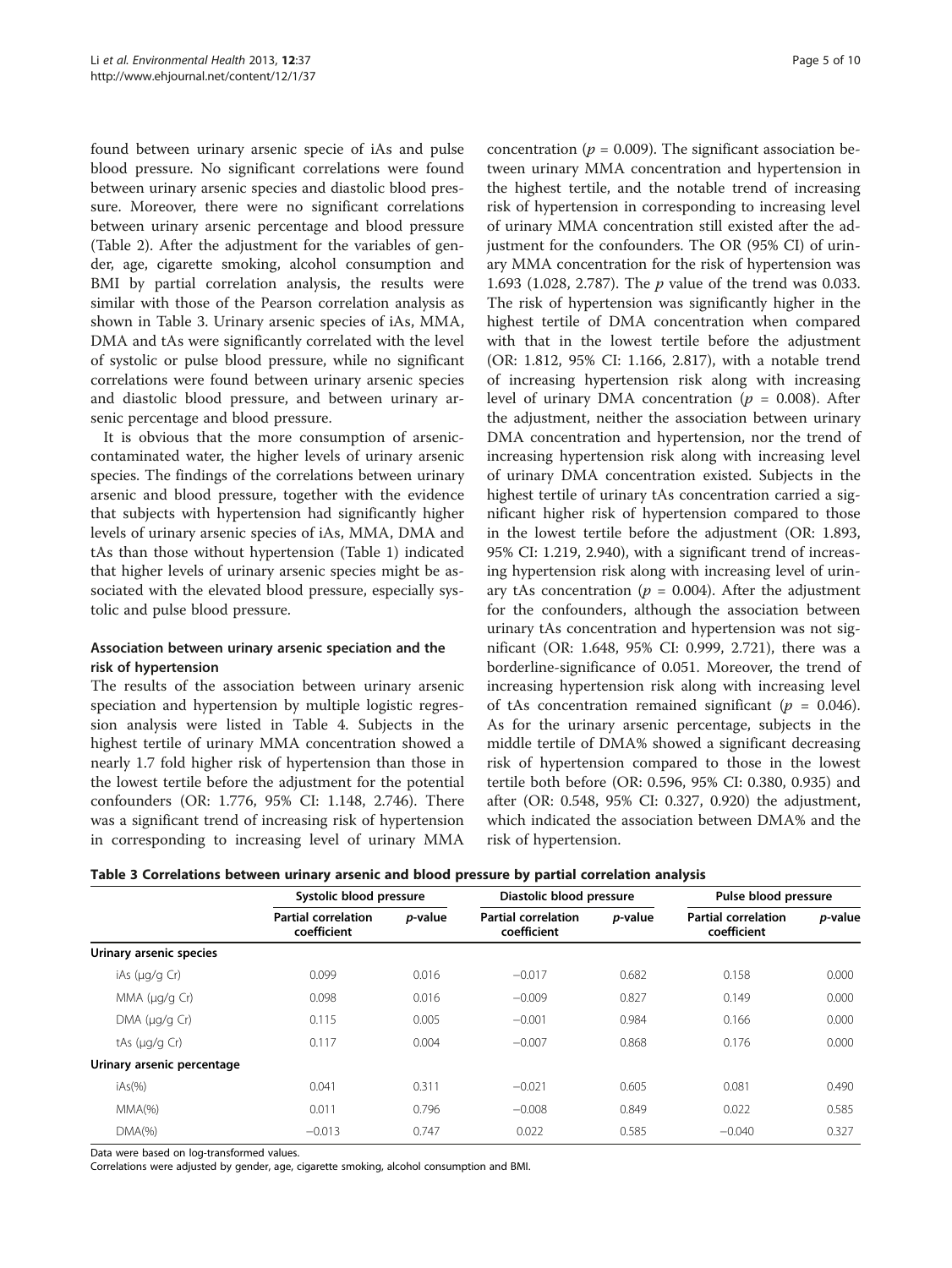#### <span id="page-5-0"></span>Table 4 Crude and adjusted odds ratio (95%CI) of hypertension by urinary arsenic species and percentage

|                            |           | <b>Tertile</b>          |                       | <b>Test for trend</b> |
|----------------------------|-----------|-------------------------|-----------------------|-----------------------|
| Urinary arsenic species    |           |                         |                       |                       |
| iAs ( $\mu$ g/g Cr)        | < 7.31    | 7.31 to 33.68           | >33.68                |                       |
| Hypertension (no/yes)      | 150/51    | 148/54                  | 138/63                |                       |
| Crude OR (95% CI)          | (1.0)     | 1.073 (0.688, 1.675)    | 1.343 (0.869, 2.076)  | $p=0.182$             |
| Adjusted OR (95% CI)       | (1.0)     | 1.301 (0.772, 2.192)    | 1.591 (0.963, 2.628)  | $p=0.070$             |
| MMA (µg/g Cr)              | < 11.28   | 11.28 to 37.89          | >37.89                |                       |
| Hypertension (no/yes)      | 154/47    | 151/50                  | 131/71                |                       |
| Crude OR (95% CI)          | (1.0)     | 1.085 (0.687, 1.714)    | 1.776 (1.148, 2.746)* | $p=0.009$             |
| Adjusted OR (95% CI)       | (1.0)     | 0.956 (0.565, 1.617)    | 1.693 (1.028, 2.787)* | $p=0.033$             |
| DMA ( $\mu$ g/g Cr)        | < 66.70   | 66.70 to 181.85         | >181.85               |                       |
| Hypertension (no/yes)      | 156/45    | 148/54                  | 132/69                |                       |
| Crude OR (95% CI)          | (1.0)     | 1.265 (0.802, 1.994)    | 1.812 (1.166, 2.817)* | $p=0.008$             |
| Adjusted OR (95% CI)       | (1.0)     | 1.118 (0.661, 1.891)    | 1.549 (0.938, 2.559)  | $p=0.082$             |
| tAs ( $\mu$ g/g Cr)        | $<$ 93.77 | 93.77 to 250.61         | >250.61               |                       |
| Hypertension (no/yes)      | 156/45    | 150/52                  | 130/71                |                       |
| Crude OR (95% CI)          | (1.0)     | 1.202 (0.760, 1.899)    | 1.893 (1.219, 2.940)* | $p=0.004$             |
| Adjusted OR (95% CI)       | (1.0)     | 1.085 (0.641, 1.837)    | 1.648 (0.999, 2.721)  | $p=0.046$             |
| Urinary arsenic percentage |           |                         |                       |                       |
| iAs (%)                    | < 7.30    | 7.30 to 15.76           | >15.76                |                       |
| Hypertension (no/yes)      | 141/60    | 155/47                  | 140/61                |                       |
| Crude OR (95% CI)          | (1.0)     | 0.713 (0.457, 1.112)    | 1.024 (0.669, 1.568)  | $p=0.911$             |
| Adjusted OR (95% CI)       | (1.0)     | 1.099 (0.653, 1.853)    | 1.483 (0.897, 2.453)  | $p=0.125$             |
| <b>MMA (%)</b>             | < 11.85   | 11.85 to 16.41          | >16.41                |                       |
| Hypertension (no/yes)      | 141/60    | 152/50                  | 143/58                |                       |
| Crude OR (95% CI)          | (1.0)     | 0.773 (0.498, 1.200)    | 0.953 (0.620, 1.464)  | $p=0.824$             |
| Adjusted OR (95% CI)       | (1.0)     | $0.747$ (0.446, 1.252)  | 0.985 (0.586, 1.655)  | $p=0.958$             |
| DMA (%)                    | < 68.73   | 68.73 to 79.07          | >79.07                |                       |
| Hypertension (no/yes)      | 138/63    | 158/43                  | 140/62                |                       |
| Crude OR (95% CI)          | (1.0)     | 0.596 (0.380, 0.935)*   | 0.970 (0.636, 1.480)  | $p=0.887$             |
| Adjusted OR (95% CI)       | (1.0)     | $0.548$ (0.327, 0.920)* | 0.697 (0.420, 1.156)  | $p=0.152$             |

Data were based on log-transformed values.

Cut points were determined by tertile of overall study participants.

Adjusted OR were odds ratio adjusted for gender, age, cigarette smoking, alcohol consumption and BMI.

 $*$  p<0.05.

#### Association between CAE and the risk of hypertension

Logistic regression analysis of hypertension in the subpopulation of 360 subjects by CAE showed a positive association between CAE and hypertension (OR: 1.913, 95% CI: 1.147, 3.191,  $p = 0.013$ ) in the univariate logistic model. After the adjustment for gender, age, cigarette smoking, alcohol consumption and BMI, although the association was not significant (OR: 1.752, 95% CI: 0.992, 3.096), there was a borderline-significance of 0.053 (Table [5\)](#page-6-0). When CAE was divided into categories by cut point of tertile, significant association between CAE and hypertension was found in the highest tertile of CAE > 0.35 mg/L-year in both models before (OR: 1.858, 95% CI: 1.064, 3.244) and after (OR: 1.871, 95% CI :1.022, 3.424) adjustment, with significant trends of increasing hypertension risk in corresponding to increasing level of CAE  $(p$  value of trend before adjustment:  $0.026$ ,  $p$  value of trend after adjustment: 0.040) (Table [6](#page-6-0)).

#### **Discussion**

Tens of millions of people worldwide have been chronically exposed to arsenic-contaminated drinking water with the arsenic concentrations exceeding the WHO recommended level of 0.01 mg/L. Chronic environmental exposure to arsenic through drinking water is reported to be possibly associated with the elevated risks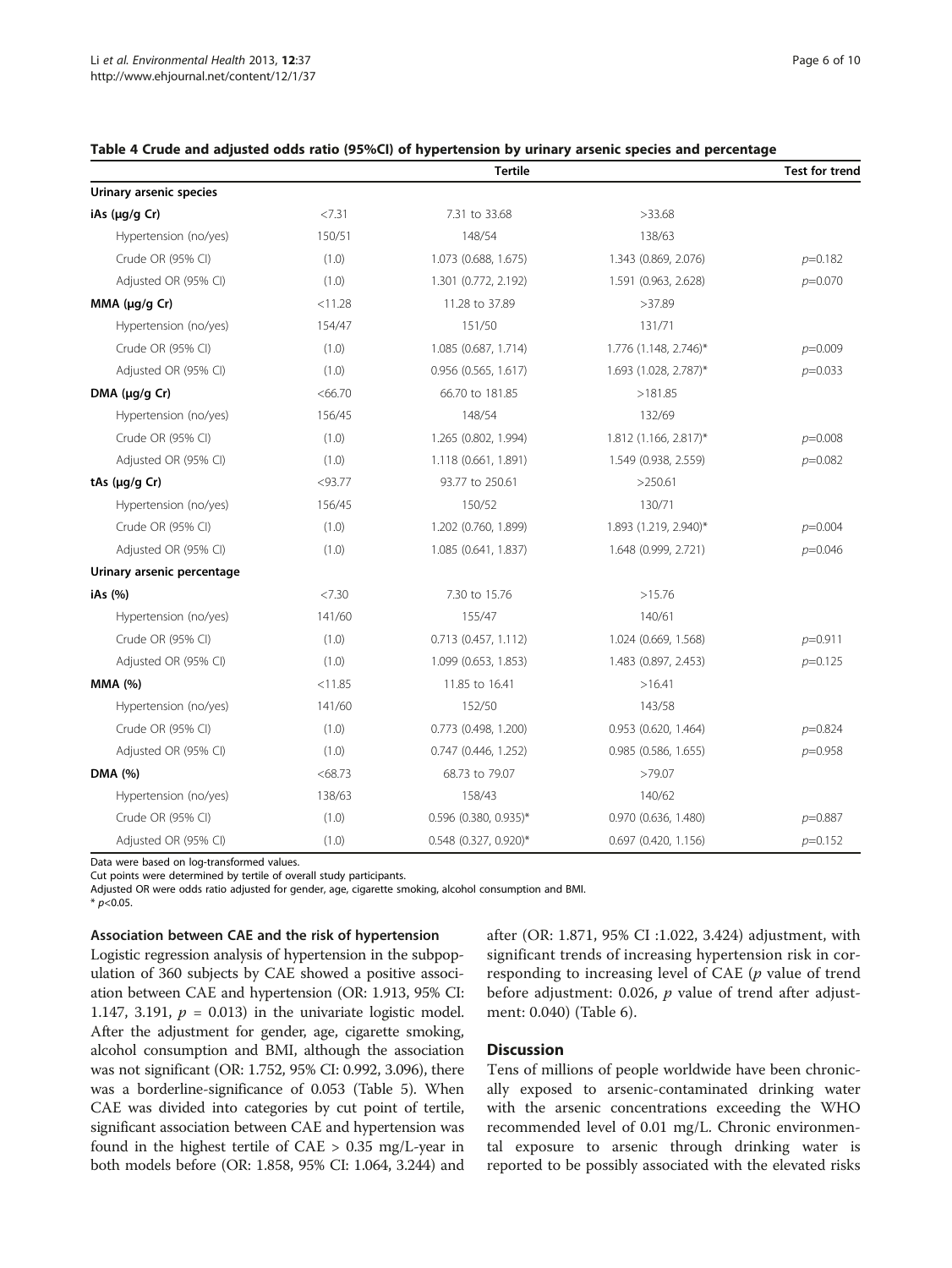<span id="page-6-0"></span>

|                          | Table 5 Logistic regression analysis of hypertension in |
|--------------------------|---------------------------------------------------------|
| the subpopulation by CAE |                                                         |

|                     | Hypertension         |     |  |
|---------------------|----------------------|-----|--|
|                     | No                   | Yes |  |
| n                   | 256                  | 104 |  |
| Model I OR (95%CI)  | 1.913 (1.147, 3.191) |     |  |
| Model II OR (95%CI) | 1.752 (0.992, 3.096) |     |  |

Model I: Univariate logistic regression model.

Model II: Model was adjusted for gender, age, cigarette smoking, alcohol consumption and BMI.

of hypertension and other cardiovascular diseases [[20](#page-8-0)-[22](#page-8-0)]. Up to date, only a few cross-sectional and cohort studies, mainly from Taiwan, Bangladesh and the United States, have investigated the association between hypertension and chronic arsenic exposure, however, it is still inconclusive [\[15,16\]](#page-8-0). Most of the reports have discussed the association from the point of view of arsenic concentration in the drinking water or CAE, few involved arsenic speciation into the discussion. In this study, we evaluated the potential association between environmental arsenic exposure through drinking water and the prevalence of hypertension by analyzing not only CAE but also urinary arsenic speciation, and provided data on arsenic exposure and hypertension from mainland of China.

In this study, we did not find any significant differences of urinary arsenic percentage between subjects with and without hypertension. The urinary concentration of arsenic species of iAs, MMA, DMA and tAs of subjects with hypertension were significantly higher than those of the subjects without hypertension. Besides, significant positive correlations were found between the concentration of urinary arsenic species (iAs, MMA, DMA and tAs) and blood pressure (systolic and pulse blood pressure). However, no significant differences were found between urinary arsenic percentage and blood pressure. These results suggested that the urinary concentration of arsenic species was associated with the elevated blood pressure, which indicated the possible role of arsenic in the development of arsenic-induced hypertension.

Since the levels of urinary arsenic species were dependent on the cumulative body burden of arsenic exposure, the higher cumulative arsenic burden, the higher urinary arsenic species. Our further findings of the positive association between CAE and hypertension in the subjects of the highest tertile of CAE, and the positive trend of increasing risk of hypertension in corresponding to increasing level of CAE indicated that the cumulative arsenic burden, which was demonstrated by urinary arsenic species, was associated with hypertension, and that there was a strong linkage between high level of CAE and the risk of hypertension.

Among the urinary arsenic species of iAs, MMA, DMA and tAs, we found that subjects with higher urinary concentration of MMA tended to be liable to suffer from hypertension with a significant dose-dependent trend. Besides, subjects with lower percentage of urinary DMA also showed an elevated susceptibility to hypertension. Since DMA was the methylated metabolite of MMA, lower percentage of DMA implied less production of DMA from MMA, which resulted in MMA remaining unmethylated and accumulated.

MMA, the intermediate metabolites of arsenic methylation, is more reactive and toxic than the other arsenic species, especially MMA<sup>III</sup>. It has been reported that the urinary level of  $MMA<sup>III</sup>$ , which is the most toxic species among identified metabolites of iAs, may serve as an indicator to identify individuals with increased susceptibility to toxic and cancer-promoting effects of arsenicosis [[23\]](#page-8-0). Many researches including our previous studies indicated that high concentration or percentage of MMA in the urine was associated with arsenic-related skin lesions and cancers [[19,24-26\]](#page-8-0). Our findings in this study suggested that higher concentration of urinary MMA might be related to the increased susceptibility to hypertension, one of the noncancerous diseases of arsenicosis. The MMA detected in this study included both the trivalent and pentavalent forms. We couldn't detect the single concentration of MMA<sup>III</sup> in the urine due to the undeveloped analysis system in our laboratory. It is obvious that the higher concentration of MMA in the urine,

|  |  | Table 6 Crude and adjusted odds ratio (95% CI) of hypertension in the subpopulation by CAE category |
|--|--|-----------------------------------------------------------------------------------------------------|
|--|--|-----------------------------------------------------------------------------------------------------|

| <b>Tertile of CAE</b> | <b>Test for trend</b>                                      |
|-----------------------|------------------------------------------------------------|
| Ш                     | Ш                                                          |
|                       |                                                            |
| 89                    | 76                                                         |
| 30                    | 45                                                         |
|                       | >0.35                                                      |
|                       | 1.858(1.064, 3.244)*<br>$p=0.026$                          |
|                       | 1.871(1.022, 3.424)*<br>$p=0.040$                          |
|                       | 0.10 to 0.35<br>1.058(0.587, 1.905)<br>1.204(0.632, 2.292) |

Adjusted OR were odds ratio adjusted for gender, age, cigarette smoking, alcohol consumption and BMI.

 $*$  p<0.05.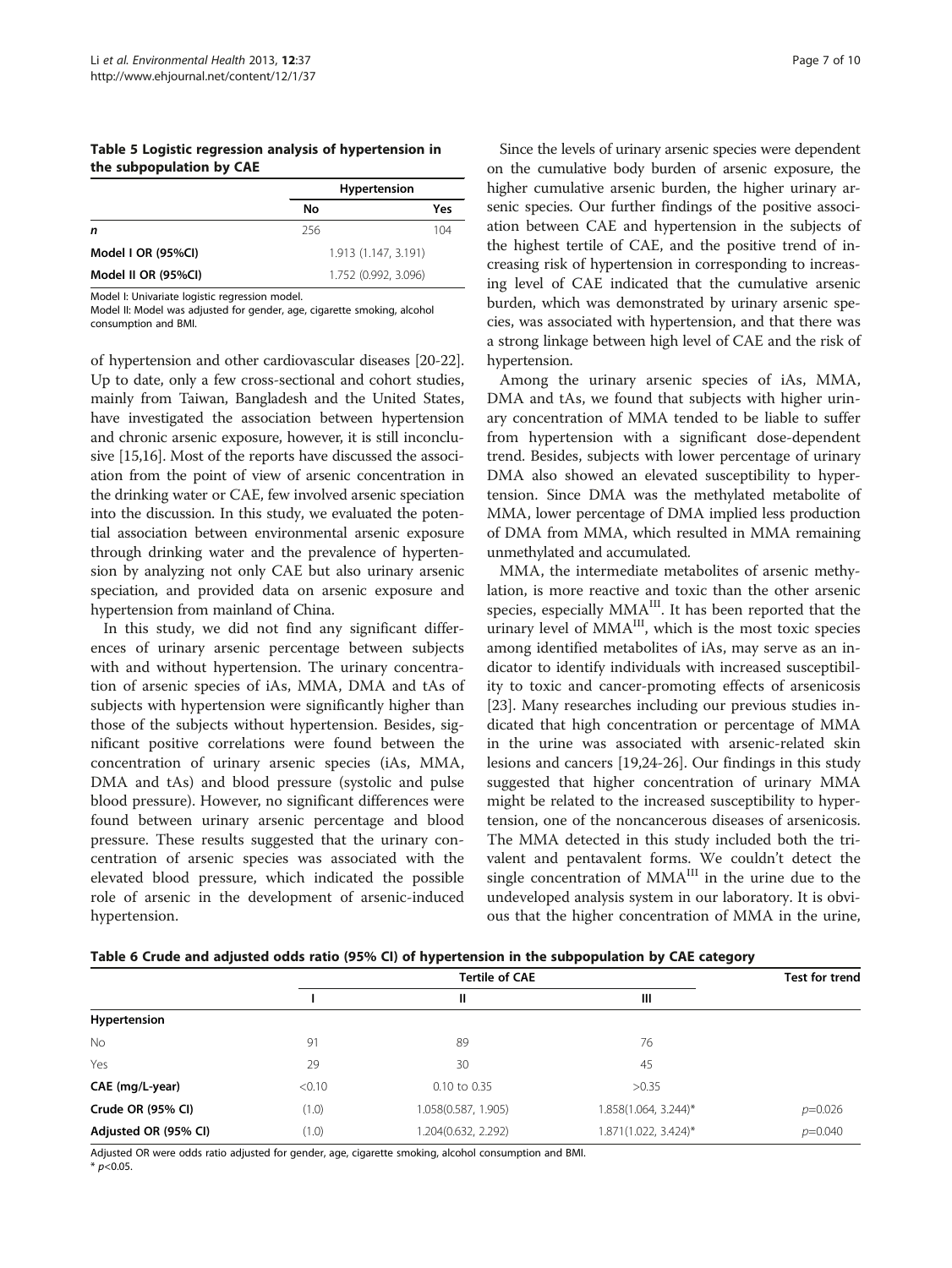<span id="page-7-0"></span>the higher level of MMA<sup>III</sup> produced during the methylation pathway. Therefore, concentration of urinary MMA could be considered as a marker of MMA<sup>III</sup> converted, although it is not direct. Our findings are quite compatible with the Huang group's study which showed that subjects with hypertension had a higher CAE and a higher percentage of urinary pentavalent MMA ( $MMA<sup>V</sup>$ ) than the subjects without hypertension in the arsenicosis-hyperendemic areas in southwest of Taiwan where residents stopped drinking the artesian well water for 2 to 3 decades [\[12](#page-8-0)].

Since MMA<sup>III</sup> is the most reactive and toxic metabolite of arsenicals, recent studies have focused on the role of it on the mechanisms of arsenic-related cancer and noncancerous diseases. It has been reported that MMAIII could induce smooth muscle dysfunction through the disturbance of  $Ca^{2+}$  regulation, which resulted in impaired vasoconstriction and aberrant blood pressure change [[27](#page-8-0)]. Lim et al. further indicated that low concentrations of MMA<sup>III</sup> at nanomolar level could potentiate the agonistinduced vasoconstriction through Rho-mediated  $Ca^{2+}$ sensitization, which was manifested in vivo as increased pressor responses leading to dysregulation of normal physiological hemodynamics [\[28\]](#page-8-0). Our pervious study also found that  $MMA<sup>III</sup>$  induced endothelial nitric oxide synthase (eNOS) phosphorylation in the endothelial cells which seemed to be an adaptive response at the early stage of exposure, but finally acted as a potent inhibitor of eNOS leading to disruption of eNOS bioactivity which consequently resulted in decreased NO bioactivity [[29](#page-8-0)]. All of these studies provided evidences for the role of MMAIII in arsenic-associated cardiovascular disease of hypertension.

Because the participants of this study were recruited from a rural county in which residents almost had the same occupation as farmers, similar socioeconomic status and lifestyles, the variation among subjects of these potential confounders is likely to be small. Whereas dietary habits, such as salt intake and dietary pattern, might have an effect on the result. The lack of data collection on salt intake, which has been considered as a potential cause of hypertension, was a limitation of this study. Since low intake of calcium, animal protein, folate, and fiber were reported to increase the susceptibility of arsenic-related injuries [\[30\]](#page-8-0), and some vitamins, especially folic acid, was found to act as the co-factors in the methylation metabolism of arsenic leading to variation of arsenic speciation between individuals due to different intake value [\[31,32\]](#page-8-0), absent data of nutrient intake might also be a limitation of this study.

Another limitation of this study might be the unidentified gene polymorphisms involved in the metabolism and clearance of arsenic. Polymorphisms in a number of genes, including GSTO1 and GSTO2 from glutathione-

S-transferase (GST) family which use glutathione as a reducing agent to catalyze pentavalent arsenicals to trivalent forms, GSTP1, GSTZ1, GSTM1, and GSTT1 of GSTs family which involved in the xenobiotic metabolism and play a role in the cellular response mechanism against oxidative stress induced by arsenic, arsenic 3-methyltransferase (AS3MT) which use S-adenosyl-methionine as a methyl donor to produce MMA and DMA, and methylenetetrahydrofolate reductase (MTHFR) of one-carbon metabolism pathway, have been reported to be associated with the variation in arsenic methylation capacity [[33](#page-8-0)-[35\]](#page-8-0) and susceptibility to arsenic-related skin lesions [[36-38\]](#page-8-0) and bladder cancer [[39-](#page-8-0)[42\]](#page-9-0). Since the role of gene polymorphisms in arsenic-related hypertension was rarely discussed which still need further research, we could not completely exclude the possible relationship between polymorphisms of these genes and susceptibility to the arsenic-related hypertension.

#### **Conclusions**

Taken together, our findings suggested that arsenic exposure, especially high level of CAE, was positively associated with the prevalence of hypertension, and that higher concentration of urinary MMA might be related to the increased susceptibility to hypertension. Further studies are needed to evaluate the effects of low level arsenic exposure from drinking water on hypertension, and the association in some special aspects such as nutritional deficiencies and gene polymorphisms.

#### Abbreviations

iAs: inorganic arsenic; MMA: Monomethylated arsenic; DMA: Dimethylated arsenic; tAs: Total arsenic; MMA<sup>III</sup>: Trivalent MMA; MMA<sup>V</sup>: Pentavalent MMA CAE: Cumulative arsenic exposure; BMI: Body mass index; GST: Glutathione-S-transferase; AS3MT: Arsenic 3-methyltransferase; MTHFR: Methylenetetrahydrofolate reductase.

#### Competing interests

The authors declare that they have no competing interests.

#### Authors' contributions

XL, BL, SX, QZ and GS designed the study. GS is the leader of this study. XL, BL, SX, QZ, DW and GS did the field work. XL, SX, QZ and DW detected the levels of arsenic speciation in the urine. XL, BL, and SX performed statistical analysis. XL drafted the manuscript. All authors read and approved the final manuscript.

#### Acknowledgments

The authors express thanks to Centre for Disease Control and Prevention of Shanyin County and Shanxi Province, and Center for Endemic Disease Control, Chinese Center for Disease Control and Prevention for their help in providing cold chain for sample transportation. This study was supported by the National Natural Science Foundation of China (NSFC) research grant 30400362 and 81072243.

#### Received: 11 December 2012 Accepted: 17 April 2013 Published: 21 April 2013

#### References

1. Chappell WR, Abernathy CO, Calderon RL, Thomas DJ: Occurrence and exposure. In Arsenic exposure and health effects V. 1st edition. Edited by Chappell WR, Abernathy CO, Calderon RL, Thomas DJ. Amsterdam: Elsevier; 2003:3–103.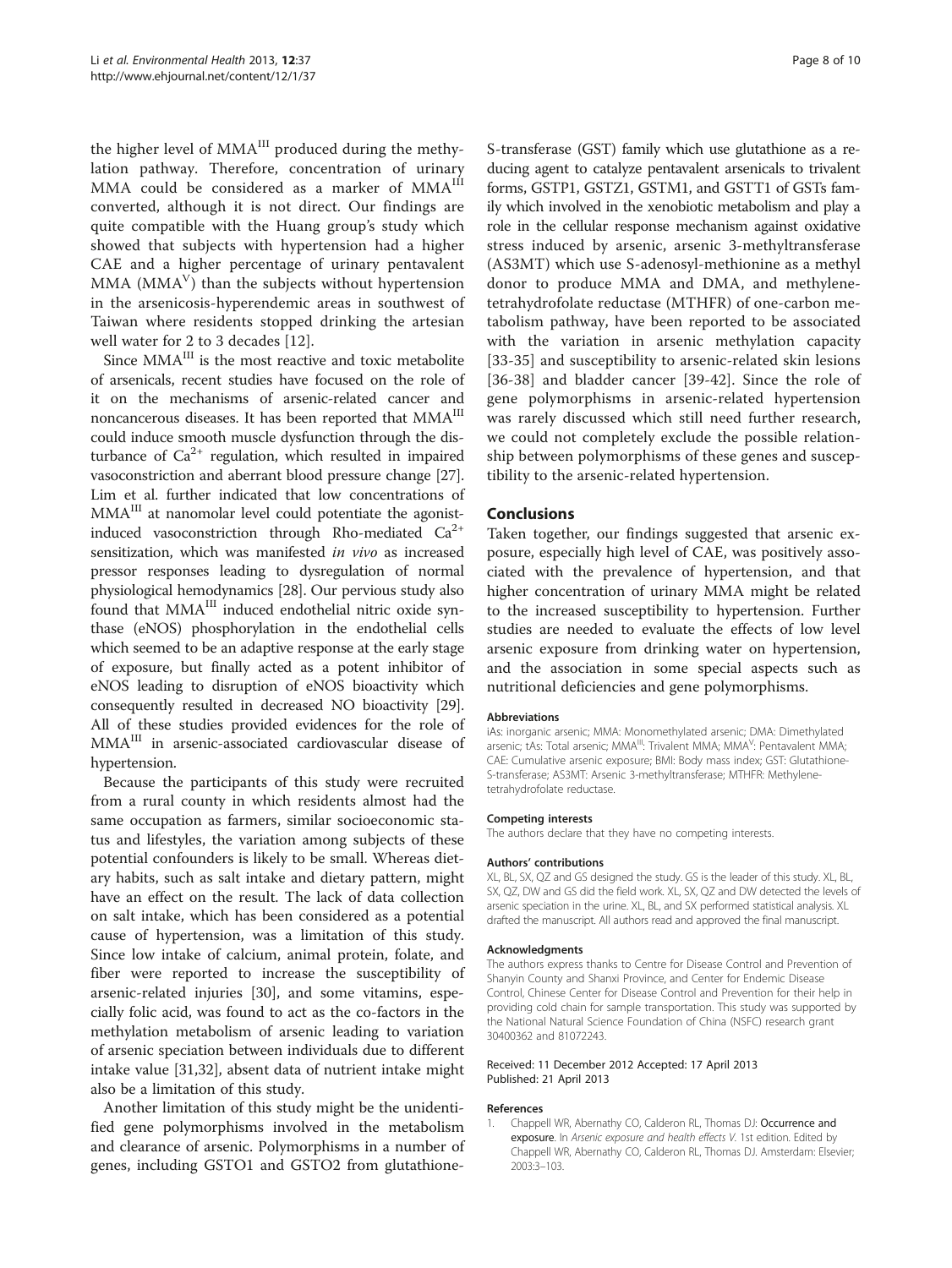- <span id="page-8-0"></span>2. Mukherjee A, Sengupta MK, Hossain MA, Ahamed S, Das B, Nayak B, Lodh D, Rahman MM, Chakraborti D: Arsenic contamination in groundwater: a global perspective with emphasis on the Asian scenario. J Health Popul Nutr 2006, 24:142–163.
- 3. Rahman MM, Ng JC, Naidu R: Chronic exposure of arsenic via drinking water and its adverse health impacts on humans. Environ Geochem Health 2009, 31(Suppl 1):189–200.
- Aposhian HV: Enzymatic methylation of arsenic species and other new approaches to arsenic toxicity. Annu Rev Pharmacol Toxicol 1997, 37:397–419.
- 5. Hayakawa T, Kobayashi Y, Cui X, Hirano S: A new metabolic pathway of arsenite: arsenic-glutathione complexes are substrates for human arsenic methyltransferase Cyt19. Arch Toxicol 2005, 79:183–191.
- 6. Cullen WR, Reimer KJ: Arsenic speciation in the environment. Chem Rev 1989, 89:713–764.
- 7. Hall MN, Gamble MV: Nutritional manipulation of one-carbon metabolism: effects on arsenic methylation and toxicity. J Toxicol 2012, 2012:595307.
- Watanabe T, Hirano S: Metabolism of arsenic and its toxicological relevance. Arch Toxicol. in press.
- 9. Hopenhayn-Rich C, Biggs ML, Smith AH, Kalman DA, Moore LE: Methylation study of a population environmentally exposed to arsenic in drinking water. Environ Health Perspect 1996, 104:620–628.
- 10. Chen CJ, Hsueh YM, Lai MS, Shyu MP, Chen SY, Wu MM, Kuo TL, Tai TY: Increased prevalence of hypertension and long-term arsenic exposure. Hypertension 1995, 25:53–60.
- 11. Chen Y, Factor-Litvak P, Howe GR, Graziano JH, Brandt-Rauf P, Parvez F, Van Geen A, Ahsan H: Arsenic exposure from drinking water, dietary intakes of B vitamins and folate, and risk of high blood pressure in Bangladesh: a population-based, cross-sectional study. Am J Epidemiol 2007, 165:541–552.
- 12. Huang YK, Tseng CH, Huang YL, Yang MH, Chen CJ, Hsueh YM: Arsenic methylation capability and hypertension risk in subjects living in arseniasis-hyperendemic areas in southwestern Taiwan. Toxicol Appl Pharmacol 2007, 218:135–142.
- 13. Rahman M, Tondel M, Ahmad SA, Chowdhury IA, Faruquee MH, Axelson O: Hypertension and arsenic exposure in Bangladesh. Hypertension 1999, 33:74–78.
- 14. Zierold KM, Knobeloch L, Anderson H: Prevalence of chronic diseases in adults exposed to arsenic-contaminated drinking water. Am J Public Health 2004, 94:1936–1937.
- 15. Abir T, Rahman B, D'Este C, Faroog A, Milton AH: The Association between Chronic Arsenic Exposure and Hypertension: A Meta-Analysis. J Toxicol 2012 2012:198793.
- 16. Abhyankar LN, Jones MR, Guallar E, Navas-Acien A: Arsenic exposure and hypertension: a systematic review. Environ Health Perspect 2012, 120:494–500.
- 17. Sun G, Xu Y, Zheng Q, Xi S: Arsenicosis history and research progress in Mainland China. Kaohsiung J Med Sci 2011, 27:377–381.
- 18. Rose GA, Blackburn H, Gillum RF, Prineas RJ: Cardiovascular survey methods. 2nd edition. Switzerland: World Health Organization; 1982.
- 19. Li X, Pi J, Li B, Xu Y, Jin Y, Sun G: Urinary arsenic speciation and its correlation with 8-OHdG in Chinese residents exposed to arsenic through coal burning. Bull Environ ContamToxicol 2008, 81:406–411.
- 20. Chen Y, Graziano JH, Parvez F, Liu M, Slavkovich V, Kalra T, Argos M, Islam T, Ahmed A, Rakibuz-Zaman M, Hasan R, Sarwar G, Levy D, Van Geen A, Ahsan H: Arsenic exposure from drinking water and mortality from cardiovascular disease in Bangladesh: prospective cohort study. BMJ 2011, 342:d2431.
- 21. Medrano MA, Boix R, Pastor-Barriuso R, Palau M, Damián J, Ramis R, Del Barrio JL, Navas-Acien A: Arsenic in public water supplies and cardiovascular mortality in Spain. Environ Res 2010, 110:448–454.
- 22. Wang CH, Hsiao CK, Chen CL, Hsu LI, Chiou HY, Chen SY, Hsueh YM, Wu MM, Chen CJ: A review of the epidemiologic literature on the role of environmental arsenic exposure and cardiovascular diseases. Toxicol Appl Pharmacol 2007, 222:315–326.
- 23. Valenzuela OL, Borja-Aburto VH, Garcia-Vargas GG, Cruz-Gonzalez MB, Garcia-Montalvo EA, Calderon-Aranda ES, Del Razo LM: Urinary trivalent methylated arsenic species in a population chronically exposed to inorganic arsenic. Environ Health Perspect 2005, 113:250–254.
- 24. Ahsan H, Chen Y, Kibriya MG, Slavkovich V, Parvez F, Jasmine F, Gamble MV, Graziano JH: Arsenic metabolism, genetic susceptibility, and risk of premalignant skin lesions in Bangladesh. Cancer Epidemiol Biomarkers Prev 2007, 16:1270–1278.
- 25. Chung CJ, Hsueh YM, Bai CH, Huang YK, Huang YL, Yang MH, Chen CJ: Polymorphisms in arsenic metabolism genes, urinary arsenic methylation profile and cancer. Cancer Causes Control 2009, 20:1653–1661.
- 26. Li X, Li B, Xu Y, Wang Y, Jin Y, Itoh T, Yoshida T, Sun G: Arsenic methylation capacity and its correlation with skin lesions induced by contaminated drinking water consumption in residents of chronic arsenicosis area. Environ Toxicol 2011, 26:118–123.
- 27. Bae ON, Lim EK, Lim KM, Noh JY, Chung SM, Lee MY, Yun YP, Kwon SC, Lee JH, Nah SY, Chung JH: Vascular smooth muscle dysfunction induced by monomethylarsonous acid (MMA III): a contributing factor to arsenic-associated cardiovascular diseases. Environ Res 2008, 108:300–308.
- Lim KM, Shin YS, Kang S, Noh JY, Kim K, Chung SM, Yun YP, Chung JH: Potentiation of vasoconstriction and pressor response by low concentration of monomethylarsonous acid (MMA(III)). ToxicolLett 2011, 205:250–256.
- 29. Li B, Sun Y, Sun X, Wang Y, Li X, Kumagai Y, Sun G: Monomethylarsonous acid induced cytotoxicity and endothelial nitric oxide synthase phosphorylation in endothelial cells. Bull Environ ContamToxicol 2007, 78:455–458.
- 30. Mitra SR, Mazumder DN, Basu A, Block G, Haque R, Samanta S, Ghosh N, Smith MM, Von Ehrenstein OS, Smith AH: Nutritional factors and susceptibility to arsenic-caused skin lesions in West Bengal, India. Environ Health Perspect 2004, 112:1104–1109.
- 31. Gamble MV, Liu X, Ahsan H, Pilsner R, Ilievski V, Slavkovich V, Parvez F, Levy D, Factor-Litvak P, Graziano JH: Folate, homocysteine, and arsenic metabolism in arsenic-exposed individuals in Bangladesh. Environ Health Perspect 2005, 113:1683–1688.
- 32. Heck JE, Gamble MV, Chen Y, Graziano JH, Slavkovich V, Parvez F, Baron JA, Howe GR, Ahsan H: Consumption of folate-related nutrients and metabolism of arsenic in Bangladesh. Am J Clin Nutr 2007, 85:1367–1374.
- 33. Chung CJ, Pu YS, Su CT, Chen HW, Huang YK, Shiue HS, Hsueh YM: Polymorphisms in one-carbon metabolism pathway genes, urinary arsenic profile, and urothelial carcinoma. Cancer Causes Control 2010, 21:1605–1613.
- 34. Engström K, Vahter M, Mlakar SJ, Concha G, Nermell B, Raqib R, Cardozo A, Broberg K: Polymorphisms in arsenic(+III oxidation state) methyltransferase (AS3MT) predict gene expression of AS3MT as well as arsenic metabolism. Environ Health Perspect 2011, 119:182–188.
- 35. SchläwickeEngström K, Nermell B, Concha G, Strömberg U, Vahter M, Broberg K: Arsenic metabolism is influenced by polymorphisms in genes involved in one-carbon metabolism and reduction reactions. Mutat Res 2009, 667:4–14.
- 36. De Chaudhuri S, Ghosh P, Sarma N, Majumdar P, Sau TJ, Basu S, Roychoudhury S, Ray K, Giri AK: Genetic variants associated with arsenic susceptibility: study of purine nucleoside phosphorylase, arsenic (+3) methyltransferase, and glutathione S-transferase omega genes. Environ Health Perspect 2008, 116:501-505.
- 37. Hernández A, Marcos R: Genetic variations associated with interindividual sensitivity in the response to arsenic exposure. Pharmacogenomics 2008, 9:1113–1132.
- 38. Valenzuela OL, Drobná Z, Hernández-Castellanos E, Sánchez-Peña LC, García-Vargas GG, Borja-Aburto VH, Stýblo M, Del Razo LM: Association of AS3MT polymorphisms and the risk of premalignant arsenic skin lesions. Toxicol Appl Pharmacol 2009, 239:200-207.
- 39. Beebe-Dimmer JL, Iyer PT, Nriagu JO, Keele G, Mehta S, Meliker JR, Lange EM, Schwartz AG, Zuhlke KA, Schottenfeld D, Cooney KA: Genetic variation in Glutathione S-Transferase Omega-1, Arsenic Methyltransferase and Methylene-tetrahydrofolateReductase, arsenic exposure and bladder cancer: a case–control study. Environ Health 2012, 11:43.
- 40. Chung CJ, Pu YS, Su CT, Huang CY, Hsueh YM: Gene polymorphisms of glutathione S-transferase omega 1 and 2, urinary arsenic methylation profile and urothelial carcinoma. Sci Total Environ 2011, 409:465–470.
- 41. Lesseur C, Gilbert-Diamond D, Andrew AS, Ekstrom RM, Li Z, Kelsey KT, Marsit CJ, Karagas MR: A case–control study of polymorphisms in